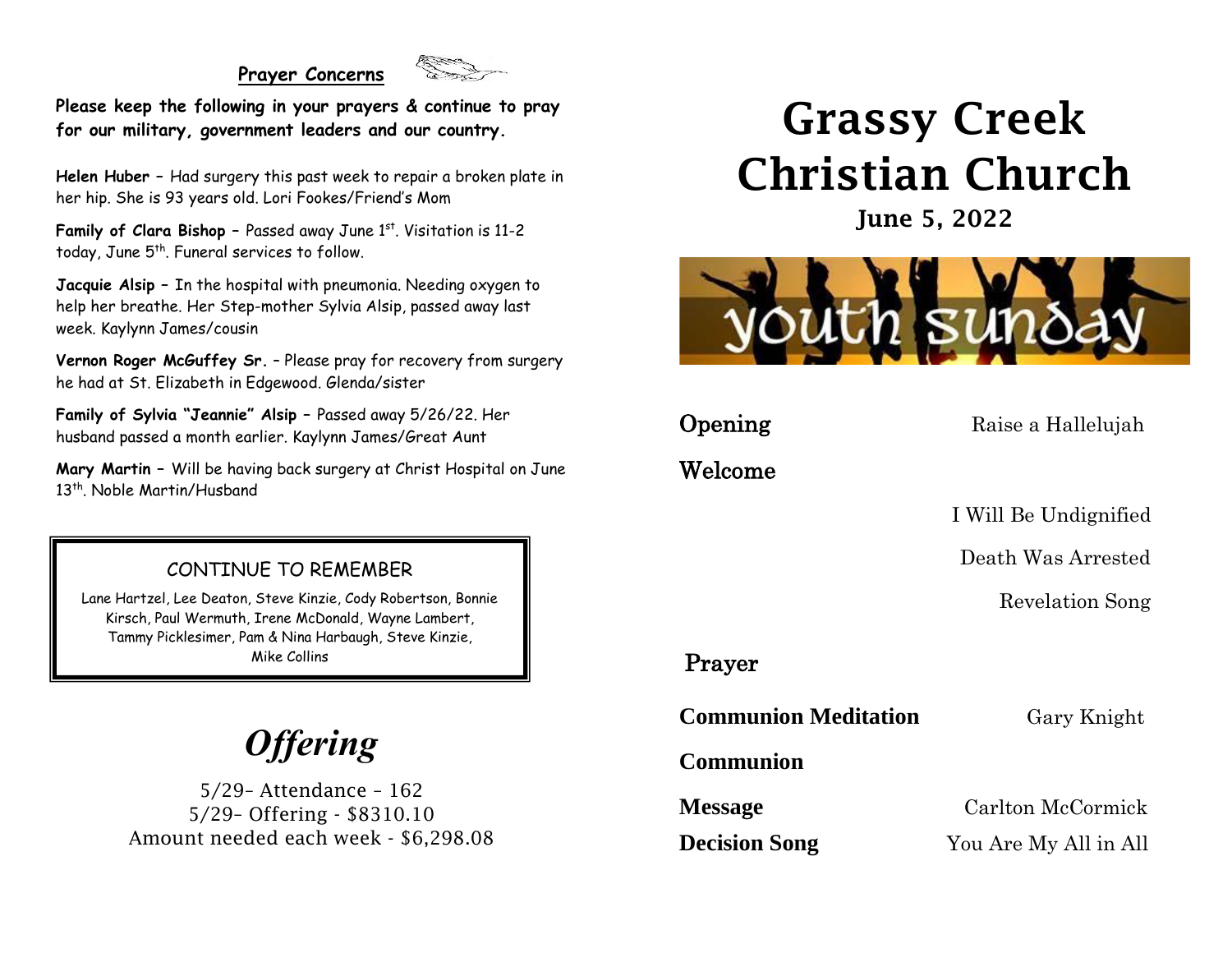## Special Music Schedule Ī



 6/5 - YOUTH SUNDAY 6/12- Gary Knight 6/19 – Praise Team 6/26 – Joanne Hicks 7/3 - Trish Niehaus 7/10 – Bryce Kidwell 7/17 – Carl's Praise Team 7/24 – Lisa H. & Linda L. 7/31 – YOUTH SUNDAY

\* \* \* \* \* \* \*

### June Serving Schedule

#### Communion Meditation

6/5– Gary Knight 6/12 – Chad Stephens 6/19 – Roger Hurst 6/26 – Fisher Hurst

Elder Baptism Service – Kirt Brown Worship Leader – Pam Taylor Praise Team – Joanne Hicks, Karen Reid, Angie McPherson, Alan Whaley, Cody Kirsch, Jeremy & Andi Oldham Instruments – Aimee Gallagher Sound Board – Ethan Stahl Video/Computer – Cullen Beard Decorating the Sanctuary – Sherry Pennington Wee Worship – Hannah Stahl Welcome Team – Gary & Pam Knight Mowing Church Yard – Paul, Caleb & Garrett Wilson Mowing Ballfield – Ken Kool & Justin Danna Landscaping Maintenance – Lori Fookes



# Our Baby Bottle Boomerang is Happening Right Now!!

If you haven't filled a baby bottle for New Hope Pregnancy Center, there is still time!

### The last day to turn in your baby bottle is

next Sunday, June 19th.

. . . . . . .



We would like to serve cookies for lunch dessert this Thursday, June  $9<sup>th</sup>$ , the last day of VBS.

If you can help, please let us know. There is a sign-up sheet on the bulletin board.

Thank you!!